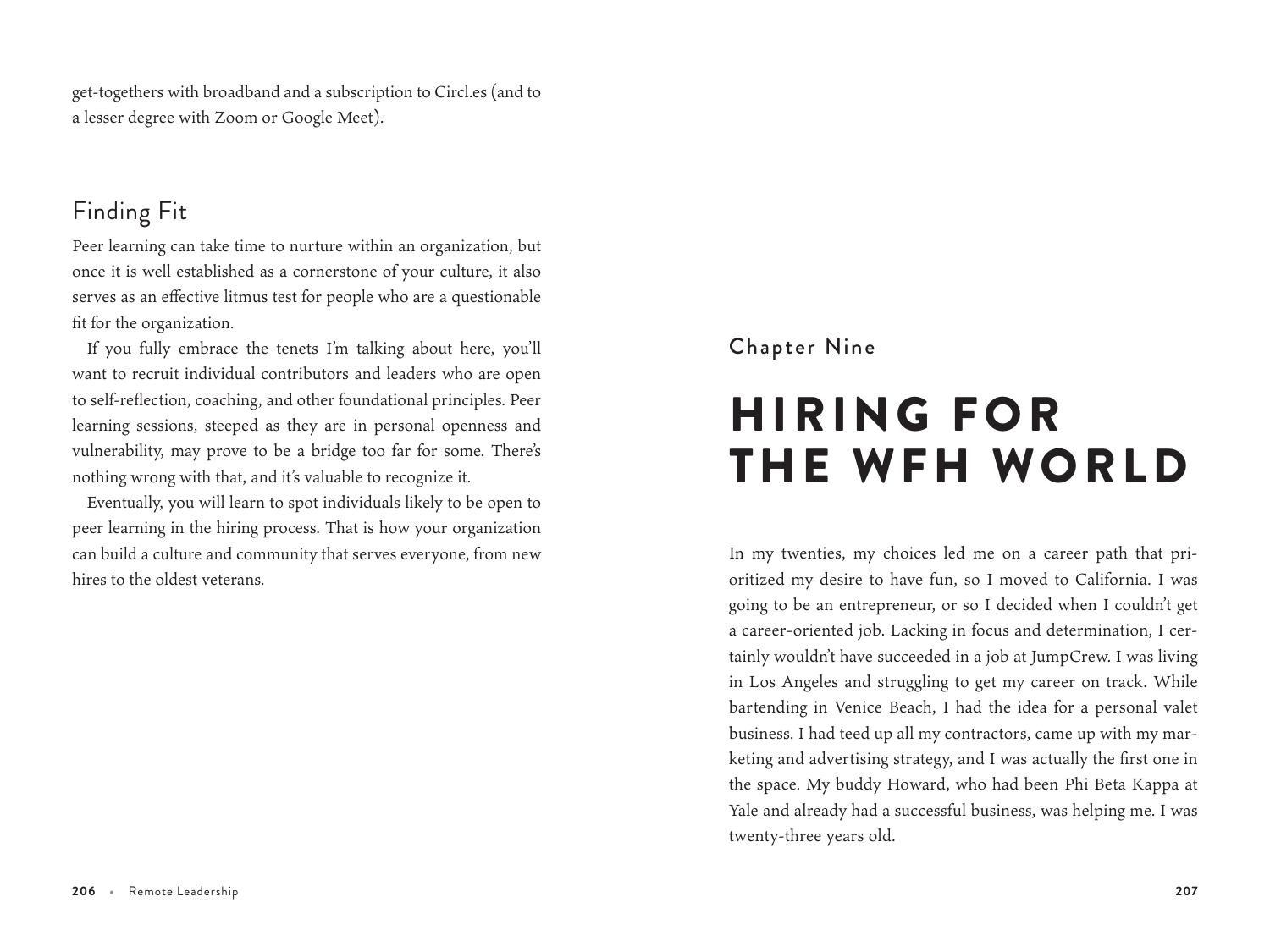Opening weekend came. My advertising was dropping, and I had my dedicated phone line set up. I had built a trusted network of contractors and told them to expect the phone to be ringing off the hook. Then, just before the weekend, I got an invitation to go on this crazy ski trip. I asked my friend Nicole to cover the phones, dropped everything, and went skiing. I don't know what the hell I was thinking.

Was it some crazy act of self-sabotage? I don't know. What I do know is that I came back to my now-defunct business and angry clients whose requests went unfulfilled and would never come back. It turned out that Nicole, who was supposed to manage the business in my absence, went to the racetrack to place a bunch of bets for someone who paid her more money than I did. Irresponsibility breeds irresponsibility, I suppose.

I had the freedom to make a choice, and I made a stupid one. I made multiple stupid ones. But that's hardly unique to me. There isn't an entrepreneur out there who hasn't done something that, when they look back, they can't believe they were dumb enough to do. But the reason I'm sharing that story is that it's an illustration of a simple truth: success is often a matter of putting the right people with the right level of maturity and experience in the right position at the right time. That's why, when it comes to building a successful, sustainable, resilient organization in a world where WFH has become the new normal, hiring the right people is more critical than ever.

#### A Post-Resume World

I'm not claiming that training and experience aren't important because we know they are. In running JumpCrew and my other companies, I've become persuaded that a person's ability to see

themselves clearly is as important as intelligence, education, or even attitude in determining how they adapt and how far they will go. If a candidate for a position can't be honest with me when I ask about their weaknesses in an interview, then they're unlikely to admit them after they are hired. They're unlikely to grow in our organization before they fail.

In the same vein, if that same person grew up with a sense of entitlement that exceeded their desire to prove themselves, how will they contribute to making their team or our community better? Will they be a giver or taker? As my very wise eighty-seven-year-old therapist once said to me, "Without a little fire in your belly, what difference are you going to make in the world?" Years later, that fire in the belly—otherwise known as grit—would become a cornerstone of JumpCrew's cultural values. If you don't have that fire in your program when you get here, you're not likely to find it when you're under pressure to perform, particularly in an achievementbased organization.

Once upon a time, I was having lunch with a new friend, a real estate professional named Long Doan. He had an extraordinary life story. He had escaped from Vietnam at age thirteen in a boat, alone. His father spent years in a Communist reeducation camp, but that thirteen-year-old refugee has become a successful entrepreneur in Minnesota, owner of one of the largest independent real estate firms in the state. During that lunch, Long told me that there are three ways you learn: imitation, experience, and reflection-reflection being the hardest.

That's why I've focused so strongly on reflection in this book, not to mention coaching and peer learning, which aid self-reflection and self-awareness. Reflection is what separates random actions and undesirable outcomes from intentional action and desired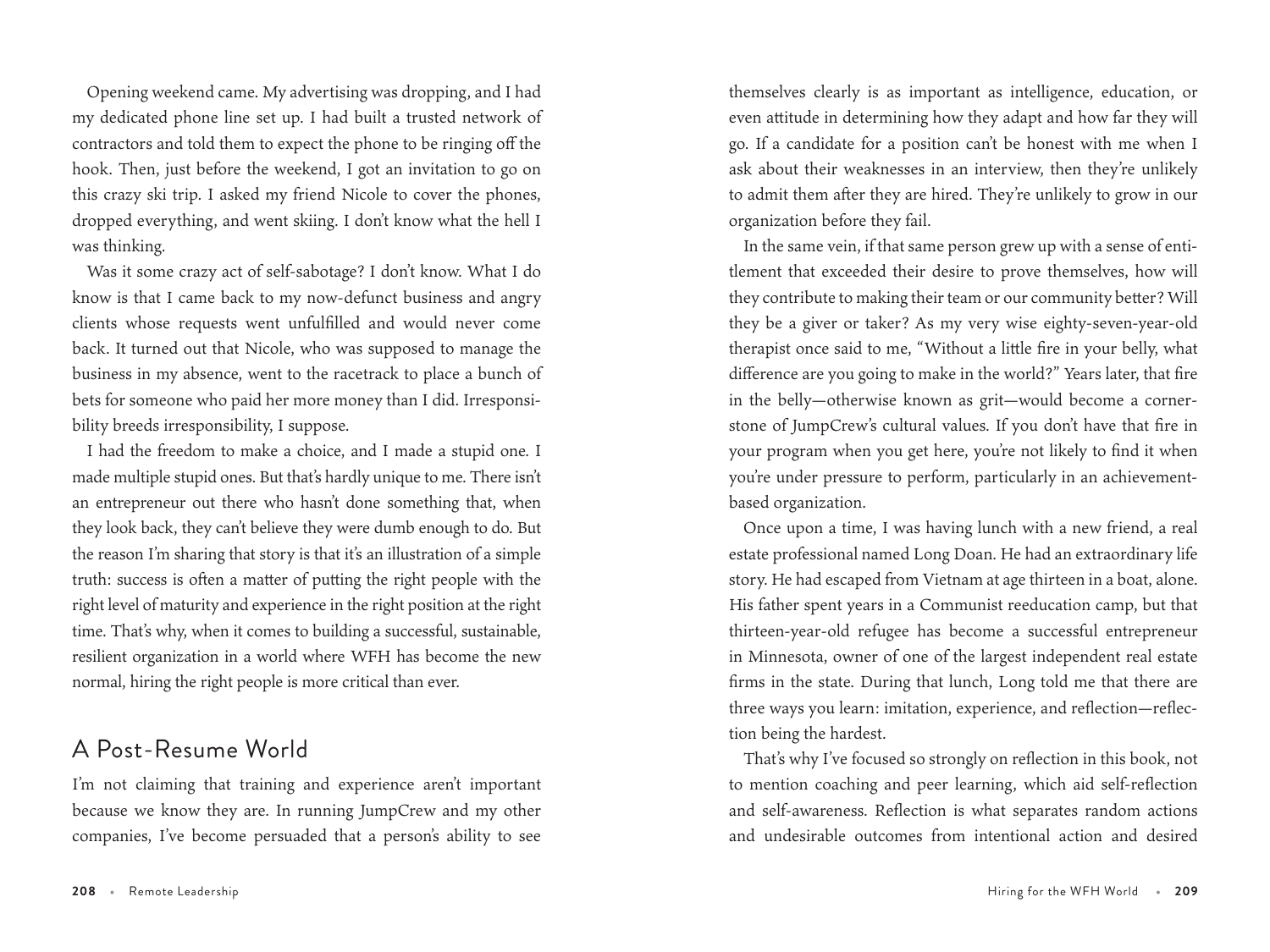outcomes. The combination of grit, humility, the ability to be reflective, and openness to learning are the most important qualities I look for in hiring people who can thrive in a demanding, intense, accountable environment. I'm not after checks on a resume. The hunger to learn, the willingness to say "I don't know," and to share and connect and grow are the qualities you should be looking for in the people you recruit as well.

I've written about our first hiring binge—one hundred people in one hundred days. Well, we weren't targeting the top of the class at Vanderbilt. That's just not who we are. We hire many folks from UT and Middle Tennessee State. Why? Because people don't go to college to be salespeople. They become salespeople when they need to make a living. Only then do they discover that sales is the greatest business classroom on the planet, not to mention a career most accessible to liberal arts graduates with the right qualities.

We rarely hire recent graduates. We prefer to hire people who've already had a few learning moments in the world of work. When we do hire recent grads, we look closely at their level of intrinsic motivation. We hire doers, not necessarily the best students. We're looking for bold thinkers and leaders—on teams, in communities, in their side job, or in their own journeys. We hire based on how we think people will contribute when they're on the right team, not based on their LinkedIn profile. In a lot of other organizations, the goal of leadership is to be comfortable, retain your job, look good, and get promoted. That isn't what we're after at JumpCrew, especially after the world changed and everyone was suddenly working at home.

Eddie Moncayo, JumpCrew's VP of talent acquisition, says that getting to post-resume thinking was a heavy lift at first. "We're supposed to be in a post-resume world, and that includes the hangups that we have reviewing a person's LinkedIn profile," he says.

"We comb over every detail, often obsessing over what the content means, and make snap judgments that instantly cancel that individual's opportunity to become a member of our team. We did a lot of work this year on selecting competencies that speak to the behaviors that we'd like our team members to have reflected in their daily work. When we've honed in on those behaviors, the issue of character and grit rises to the surface and provides us a look into what it means to be that person and whether they would translate well into our environment."

We were trying to create the chemistry to both accelerate achievement and maintain a sense of safety for taking risk and failure. We wanted our people to be challengers, to be comfortable being uncomfortable so they could grow as leaders, to connect to each other, and to become part of our community. Even as things evolve from a forced WFH scenario to something more flexible and customized, the lesson Rob and I learned during 2020 remains just as clear as ever:

> In building a high-achieving WFH organization, hiring is the key to success.

In the WFH world, it's not just traditional leadership skills that have become obsolete. The qualifications that might make someone a perfect hire for a face-to-face office are staggeringly different from those that make someone a great fit for a WFH organization. When you hire from a pool of folks who've been in the workforce for ten, twenty, or thirty years, they bring their programs and bias to your company. Your recruitment team's responsibility is to recognize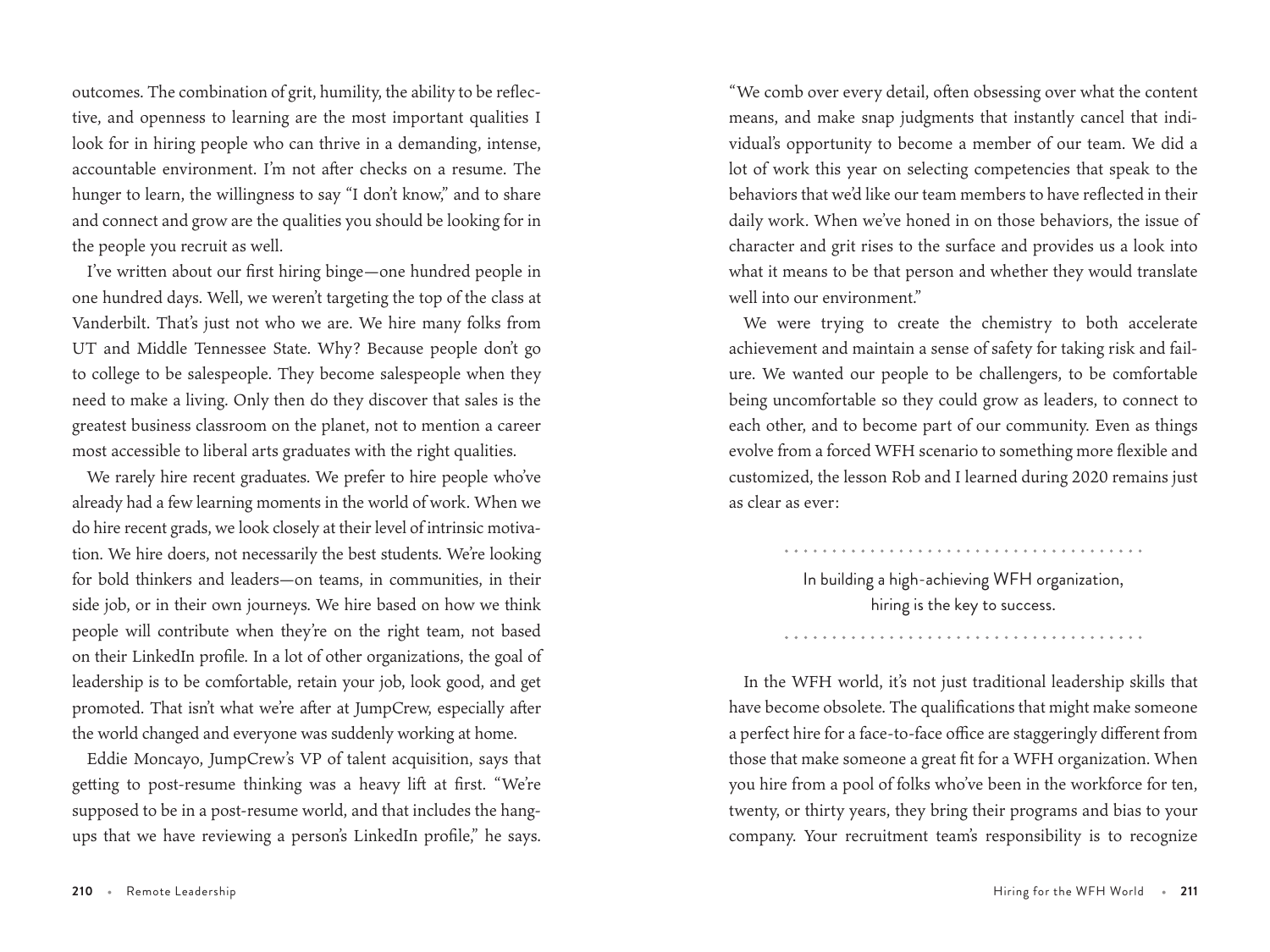who possesses the personal characteristics that you're looking forand to recognize that regardless of someone's accomplishments, you can't change them.

If someone is not a fit for your culture, it doesn't matter what their list of accomplishments looks like. This is a hard lesson we've learned at JumpCrew, and it's been a limiting factor in our ability to grow by hiring experienced talent. The forced WFH experiment has exposed that truth in the starkest terms.

In any company, there's a tension between the reality of the labor pool and your aspirations. It's appealing to think of effortlessly hiring three hundred people who are reflective, humble learners with the ability to lead and the character to leave their egos out of leadership, but those recruits are not hanging out in your lobby. They're being scooped up by other companies, and that activity is only accelerating with the move to WFH. That's why some of our most talented salespeople are on the recruitment team: we know everything depends on hiring people who can thrive working remotely.

The autonomy, isolation, distractions, and complexity of remote work strip away all pretension about who fits into an organization that depends on a mostly distributed labor force. Some people, despite their experience and skills, simply cannot be effective and productive working at a distance. In part, that's because without the usual workplace dynamics and without the motivation of peers and a boss in the room, success in WFH hinges more on the qualities we've talked about here: intrinsic motivation, focus, discipline, coachability, accountability, and humility.

I asked Jarron Vosburg what else differentiates hiring for WFH from hiring for an in-person org. Systemic WFH is so new there are no hard and fast rules. However, one phenomenon he and I have both noticed is that the people who fit the 2020/2021 version of JumpCrew are often not polished and may have resumes that have nothing to do with sales, but they are a fit because of their *character*. Character seems to be the new killer app in WFH, which makes sense. After all, I can teach someone skills, but I can't teach them to love working hard or to show up with integrity.

Example: I had a wonderful onboarding Circles call with seven new "Crewbies," and one guy's only prior experience was being a personal trainer. He was an athlete who worked hard and trained to become better and had helped others do the same. He'd never had another job, period! Well, he actually turned out to be wonderful. But he had his baseball hat on during the meeting, his camera angle was weird, and he looked like he was sitting in a Mexican restaurant for the call. Yeah, he needed some coaching. I Slacked him and had a five- or ten-minute phone call with him afterward, and I took a chance on him because things are different now.

Professionalism. Experience. Polish. We may have to tear up the recruitment rulebook for the new WFH world. Because the people who thrive and become A players in this environment will be nothing like the stars we've tried to hire in the past. If you're going to build an accelerated achievement team, you'll need more of them.

#### The Importance of Training in WFH

A while back, I mentioned the need for training on soft skills in peer learning, but training truly comes to the head of the class when we're talking about making new hires successful. Can you train people on your organization's culture? The answer turns out to be a qualified "yes." I spoke with Amber Bartlett and Eddie Moncayo about this and other WFH training-related questions.

"We've done a great job with product training," Amber says,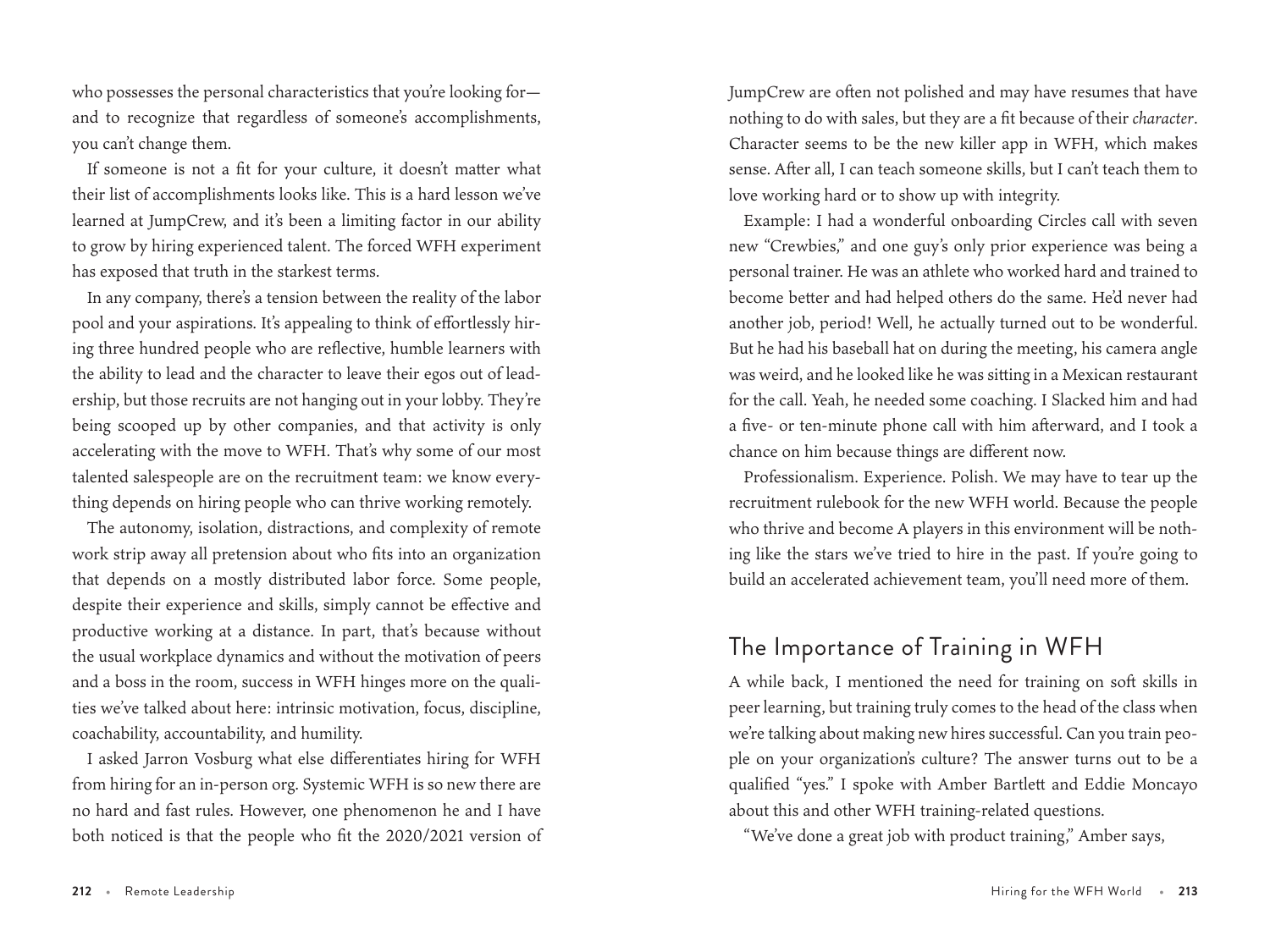There was no decrease in the quality of people's skillsets. People were still able to meet their quotas. What we were really struggling with, though, was culture-getting people to have that same vibe that we've really loved at JumpCrew. That's been something that we've had to be much more cognizant of. We've created several events to help people still have that feeling, but we're still learning. We're hoping that as we continue to create more engagement with the CultureCrew team that plans events, having something once a month that people can participate in virtually, that we'll continue to increase engagement. But right now, it just feels like people are really close to their own team.

Amber also makes the point that when you're trying to grow culture, leadership buy-in is critical. "If you're going to do something remotely, it's much more difficult to get people involved without hearing from leadership," she says. "You can have thirty minutes in the middle of a work week to do something fun with your peers, but what I know from experience is that you have to be extremely aggressive in pushing a remote opportunity or else you just don't get people involved. We have to train up the folks in the culture and teach them that you can't just make one Slack invite about an event. You have to reach out to people. You've got to be aggressive in your Slack or email. So you've got to cast a really wide net and really push hard."

Eddie came from a previous role with a larger company where most of the workforce was remote, and that showed him that in WFH, leaders just have to accept that some people won't participate, and they need learn how to help them develop despite this. "I've had remote teams now for fifteen years at least, and there are

some remote employees who don't necessarily want to participate in culture stuff," he says. "They're different animals. Often as a leader, we say that you can't cater to everybody, but in some ways you have to because you have to learn how to figure out how to connect with all different types of personalities in a remote space."

As Amber points out, leading in this manner requires a level of mindfulness that some leaders have never been called on to show. "Leaders have to be incredibly thoughtful," she says.

Do you have an individual development plan for them? I think every single person deserves an IDP. Everybody deserves the ability to grow a technical skill and a competency. I encourage every single leader to sit down with their folks and find out what motivates them, what they're naturally good at, and then discuss a business case for how they can grow. That requires a lot of time and a lot of thoughtfulness. Making that switch from being someone whose main job is getting rid of obstacles to actively reaching out to each one of your employees takes a lot of time. It's just a different leadership skill set.

Eddie's view is a bit different, which is great because healthy disagreements breed healthy organizations. "Having IDPs for everybody is really tough," he says. "That's a difficult investment when the leader's cost per hour is high and you want them to focus on other things that will make money or launch new initiatives. It is logistically hard for leaders who have a lot of direct reports to help build IDPs. IDPs are incredibly important, but they really depend on having somebody with the self-awareness to say, 'I know that I'm not doing something right. I need to figure out how to fix it.'

"When you have those people, they'll have the conversation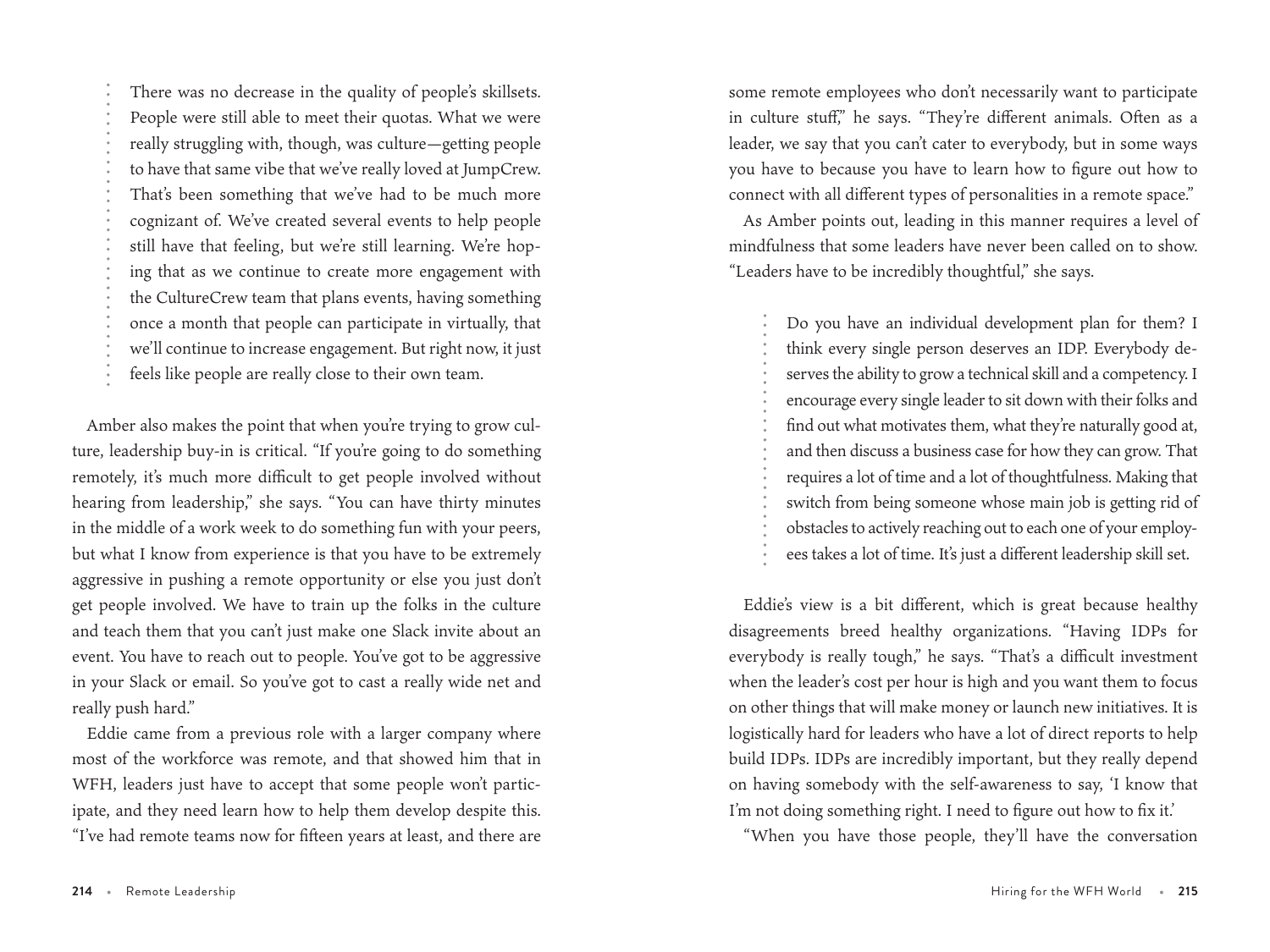with their leader that helps them understand where their gaps are," Eddie goes on. "Then the leader has to have enough self-awareness to give them the type of candid feedback they need. As much as leaders manage down, we have to train employees have to manage up. They need the courage and resolve to have hard conversations with their managers about why they feel like they're not excelling in their roles. Everybody fails at some point, right? It's how you deal with that failure and how you move on from it that determines how successful you are."

Let me highlight two things Eddie said that are especially important:

As much as leaders manage down, we have to train employees have to manage up. Everybody fails at some point. It's how you deal with that failure and how you move on from it that determines how successful you are.

The Realistic Future of Working from Home

Of course, by the time you're reading this, the issue of how to hire, train, and develop employees in a WFH environment will be clearer. We're already looking at WFH with more healthy skepticism. By the fall of 2020, cracks were appearing in the sunshine-and-roses predictions of a brave new world of completely remote work. As the bloom came off the WFH rose, the press was all over it. The hit podcast *Hidden Brain* ran an episode that featured a Stanford professor's kids interrupting his videoconferences with bagpipe practice, and the host and guests revealed that working from home—and doing it well—is a lot harder and less satisfying that it seemed before the pandemic.

On *ZDNet*, Microsoft CEO Satya Nadella claimed that working from home "lulls you into a stupor."<sup>1</sup> The Atlantic ran a piece<sup>2</sup> about how working from home costs young professionals opportunities to socialize, network, and make friends, and they lose out on advancement opportunities because they're not in the office to be noticed. The website *Ladders* reported that "work from home fatigue" seemed to be setting in around the time the kids were scheduled to go back to school but didn't.

The story cited an IBM Institute for Business Value study<sup>3</sup> that found that in August of 2020, 67 percent of American workers said they'd like to continue working from home at least occasionally, down from more than 80 percent mark in July. The same study found that while 65 percent of respondents said in July 2020 that they wanted to work from home permanently, that number was down to 50 percent by August. I could go on (and on and on), but there's no need. By late 2020, the WFH honeymoon had turned into a loveless marriage.

I don't think that's a bad thing. As with any business phenomenon, remote work should be viewed realistically, not with cynicism or through rose-colored glasses. WFH may not be the panacea some believed it would be, but it's not going away either. As with many things in business, the answer to the future of WFH will be "It depends."

Consider that *2020 State of Remote Work* study I cited earlier in this book. In it, 98 percent of respondents said they would like to continue WFH in some capacity for the rest of their careers. Plenty of other surveys and anecdotal reports support the idea that while 100 percent WFH probably won't exist, it will still be around in some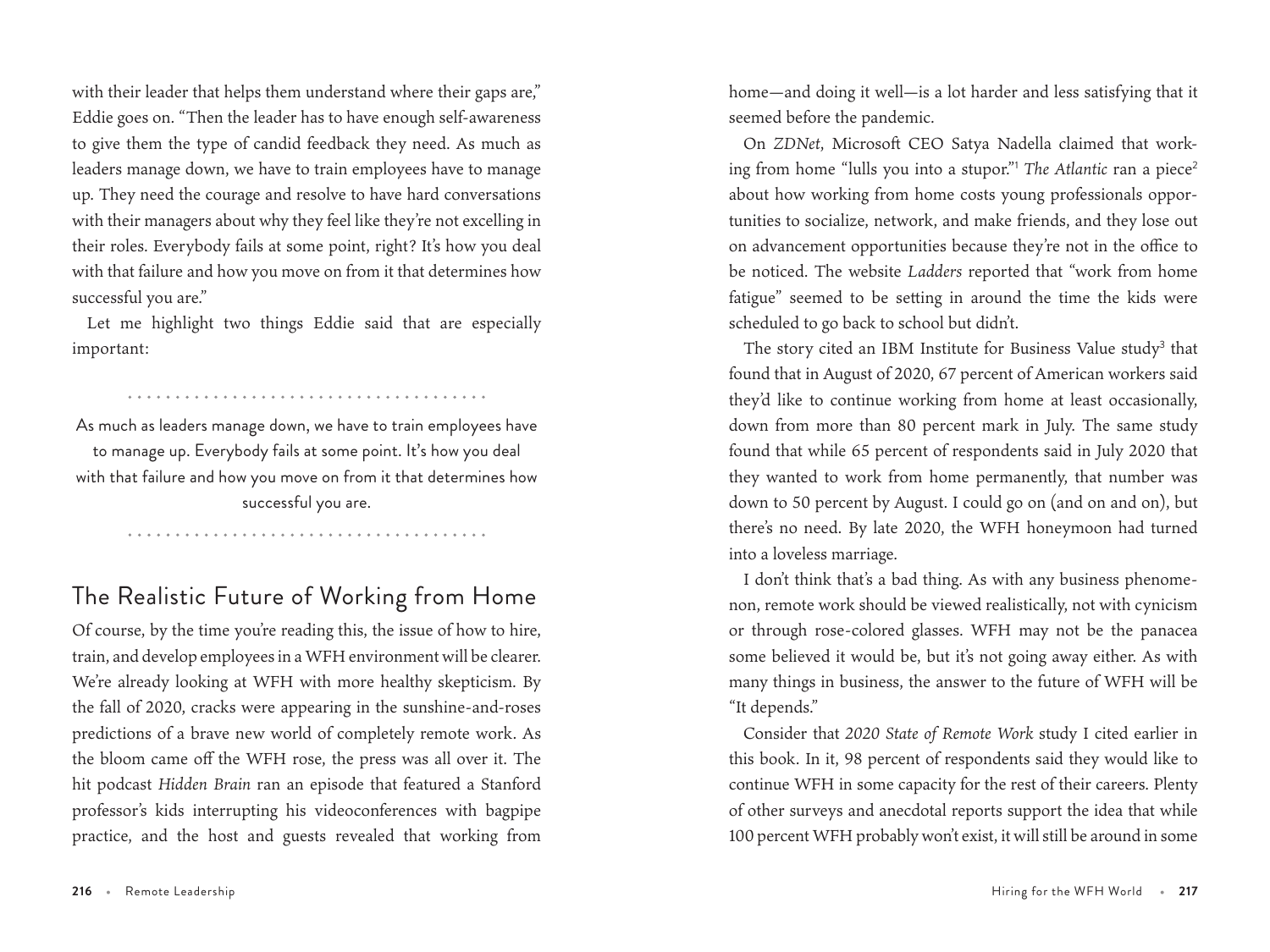form. Large portions of the workforce take to it like ducks to water, and your and every other organization will almost certainly need to find way to accommodate both in-office and remote workforces. In the future, even when organizations are not forced into WFH situations by external events, they will self-sort into two main types:

1. WFH Native. These are enterprises founded from the outset as remote companies, companies like Zapier, GitHub, Toptal, Upworthy, and DesignLab. WFH-native orgs are often in tech-centric sectors like coding and app development or information/content fields like writing, design, and video, which makes delivery of products location independent.

For WFH natives, remote work is baked into their cultures from the beginning. It's part of the business plan, enabling them to hire people who relish working anywhere and are emotionally suited to being self-directed and to promote leaders who are just as comfortable with running a distributed org. For companies like these, reflective leadership, peer learning, and coaching will probably be part of their operating system from day one. These companies will have learned from the lessons of 2020 that making WFH work means upending decades of management tradition, and they'll be fine with that.

They will also benefit from a global hiring pool. That not only reduces startup costs but drastically levels up any young company's ability to land game-changing talent. DesignLab, which teaches students how to design online user interfaces and develop the user experience, has more than four hundred mentors all over the world and a fully distributed workforce. Zapier, which lets users automate app-based tasks, has three hundred remote employees scattered across seventeen time zones in twenty-eight countries. This will be the new normal. These companies will compete fiercely because of their talent and low overhead.

Because these tech-centric natives will lean heavily toward a global workforce, their cultures will be agile and totally digital, centered on the wonders of avoiding nasty commutes, living anywhere, and maintaining a better work/life balance. Challenges will include maintaining a consistent culture, recruiting people who can thrive in a self-motivated, distributed world and putting in place the kinds of regular touches and warm, authentic cultural fabric that's worked so well for us at JumpCrew.

2. Hybrid. These will be everybody else. They will be the corporations like Facebook and Twitter that have announced they plan to allow their people to work remotely "forever" but who will inevitably have a cohort of employees who either want to be or need to be working onsite. It will almost certainly be JumpCrew.

By and large, hybrids will operate with a blend of in-office personnel and people working remotely, employees whose positions afford them the freedom to choose WFH (some, like nurses or law enforcement officers, obviously can't do this). As a result, these organizations will be built around complicated calendars where some employees do all their work from the office, others do all their work from home,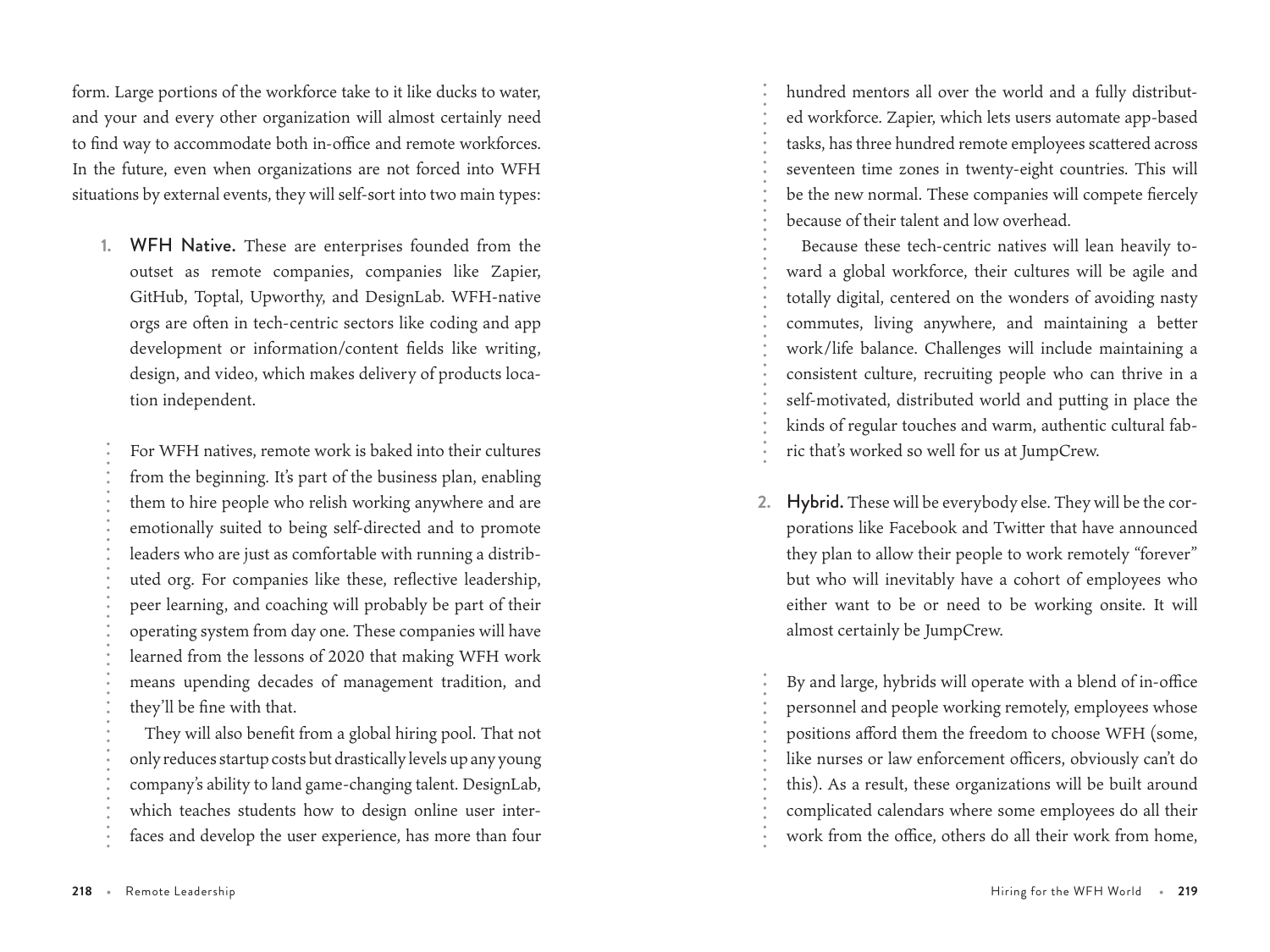and some people work from the office three days and week and at home two days or follow a "one week on, one week off" schedule. Just thinking about it makes my head hurt.

Other hybrids will return to the office as flexible officeremote companies, but as they grow, they will focus on building their workforce primarily by hiring people who can work from home, probably from all over the world.

This has been the JumpCrew model. In the summer of 2020, just as the novelty of WFH was wearing off for some of our people and they were itching to come back to the office and see the colleagues who they missed, we started expanding recruitment beyond Nashville. We began interviewing people from all over not only the U.S. but from all over the planet.

By the fall, I had started having Google Meets with new hires who were from six, eight, even ten different locations. In the future, it's very likely that our company will be a hybrid made of a people who thrive as part of a close-knit F2F tribe of people who work in Nashville, new hires from 2020 and beyond who have always been remote and on occasion come to Nashville for training or events, and executives and managers whose collaboration on strategy and tactics benefit from being predominantly in the hive.

For hybrids, the greatest challenge will be avoiding the "two cultures trap," where there's one set of rules and cultural standards for in-person employees, and another for remote employees. That's a surefire recipe for resentment and conflict, so leaders will need to be mindful and intentional about measures that help everyone in the org feel seen, heard, respected, and cared for.

#### WFH Changes the Meaning of "Fit"

Worry about the short-term economic environment related to COVID-19 was our catalyst for running a more fiscally disciplined business. What had been a relatively slow process of recognizing people unlikely to excel and exiting them from the organization became a high-speed process out of necessity. In the past, the more relaxed pace of a face-to-face office had given us time to suss out people who could not adapt to the demands of our organization, but WFH concentrated everything. We had to figure out who was most likely to excel *now*.

Why the urgency? Many of our smaller clients struggled. As sales cycles stretched, they struggled to manage their cash flow, and their payments to us slowed or stopped. As the cushion of cash we had raised from investors shrank, we rallied the troops. Fortunately, we already had a strong, tight tribe within JumpCrew—a large and dedicated core that had bonded around a strong sense of community. Instinctively, we knew that community might give us a big edge over competitors who had no idea how to make WFH work. The push forced us to be more deliberate in our hiring, and doing so improved the fabric of the company. We came to think of hiring as a process of building a matrix of relationships.

We did something right, I guess. In 2020, even as so many organizations our size were flailing around trying to get their people settled, we went from EBITDA-negative to EBITDA-positive and built JumpCrew around a core of the most engaged and highestperforming employees. But how did we do that?

One of the things we understood right away was that the radical shift to work from home immediately changed how we had to think about the concept of "fit." In the traditional workplace, a new hire who fits with the established culture is generally someone who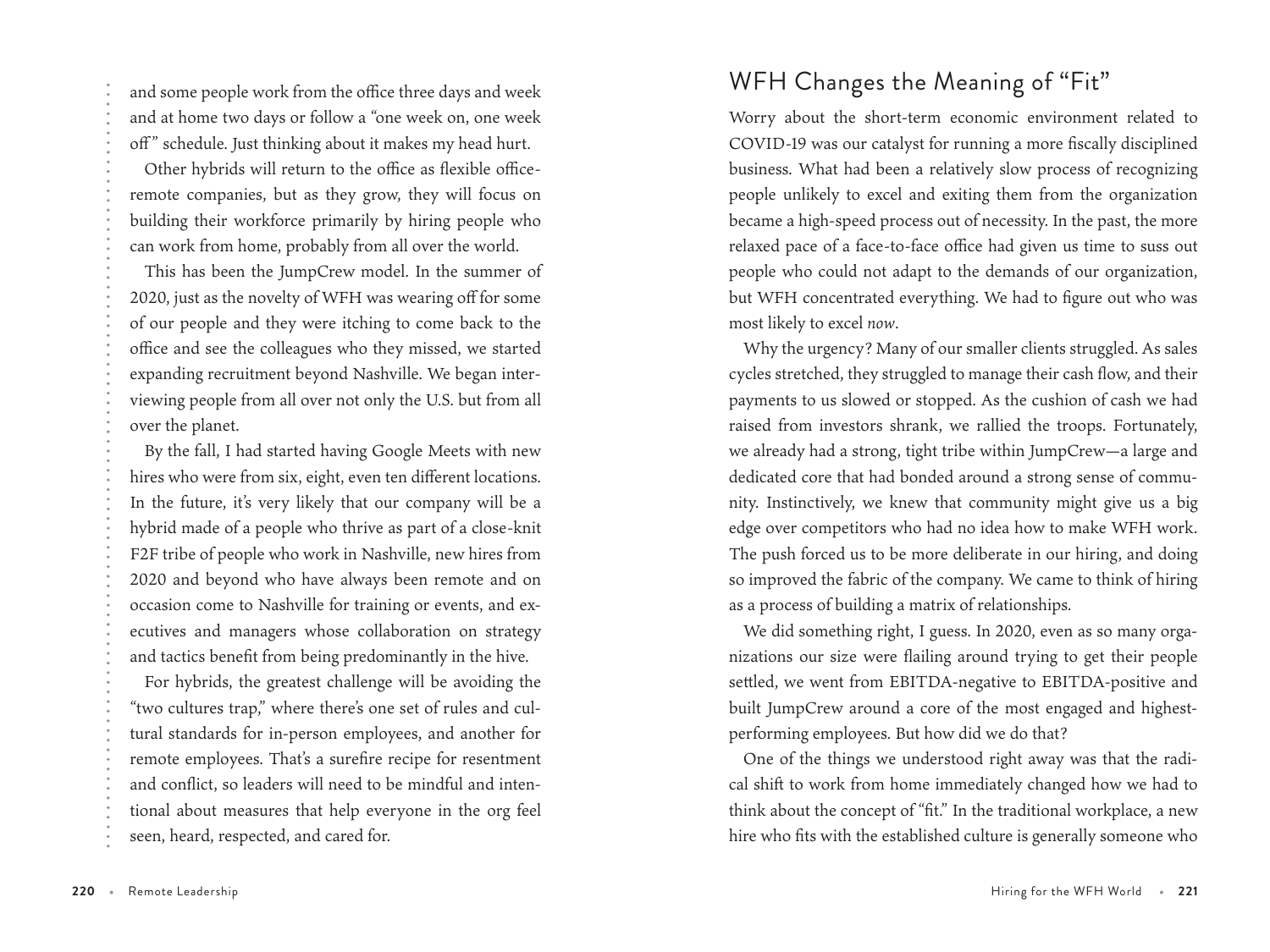shares and appreciates the values, personalities, and norms of the company. They're people who get the prevailing sense of humor, share the mission, and can make your goals their goals without missing a beat. That's still true in the WFH world  $\dots$  to a degree. But that's not the whole picture.

Eddie Moncayo also highlights a critical point: *training* is essential to succeed in hiring and developing personnel in WFH. "We'll be doing culture work next year that should help leaders bridge what has become a real divide in how they lead people who are only represented to them in a two-dimensional way," he says. "It's difficult for employees who have always performed in an in-person format to suddenly have the world change and force them to WFH with no runway, time to adjust, or competence to pivot to a virtual environment, and it's equally difficult for many leaders to perform effectively if untrained on how to create, nurture, and maintain virtual relationships with people that in some cases, they will never get to meet in person. It should be underscored how much of a challenge that has become for organizations around the world."

In remote work, fit also comes from seemingly mundane factors, like being able to be meaningfully present over a video chat. It comes from being utterly reliable, so your peers know they can depend on you even when they can't see you working. It comes from knowing that in order for people to feel that you empathize with them, you have to over-communicate and be forceful with your emotions, like a stage actor speaking 20 percent louder than in real life so the audience in the last five rows of the theater can hear you. When we saw that we would have to look for different people with different gifts, we changed our approach for hiring.

We also became much more ruthless about letting people go, as Lavall Chichester, our brilliant former CMO, says. "I had to let someone go who we just weren't on the same page with anymore," he relates. "That was rough, because he was very good at pretending to do work, and he was super talented, but you just no longer wanted him to be on the team. After coaching him and trying to help him figure out what was going on, we realized that we weren't on the same page and he wasn't hitting any of our values. When that happens, we've learned that we just have to let them go."

#### Look for the "Self-Selectors"

But our key revelation was understanding that everyone working at JumpCrew in 2020 had been forced into working from home. Under normal circumstances, that wouldn't be the case. Employees and prospective hires would sort themselves into the three groups I mentioned: people who want to work from home all the time, people who want to be in the office all the time, and the ones who want a little of both. That wasn't happening in the depths of COVID-19, but we could still keep our eyes out for the self-selectors!

The piece I quoted in *The Atlantic* a few pages ago nails it: "There are tons of studies on the positive benefits of teleworking, but most of that research is interviews and surveys with people who have self-selected into remote work," says Kati Peditto, an environmental design psychologist at the United States Air Force Academy. Workers who value day-to-day flexibility in their schedules are ideal work-from-home candidates; those who like strict boundaries between their professional and personal lives, not so much. Career positioning also matters—people who have already built strong social and professional networks may not suffer much from the lack of face-to-face contact at the office, but for those still trying to make such ties, remote work can be alienating.<sup>4</sup>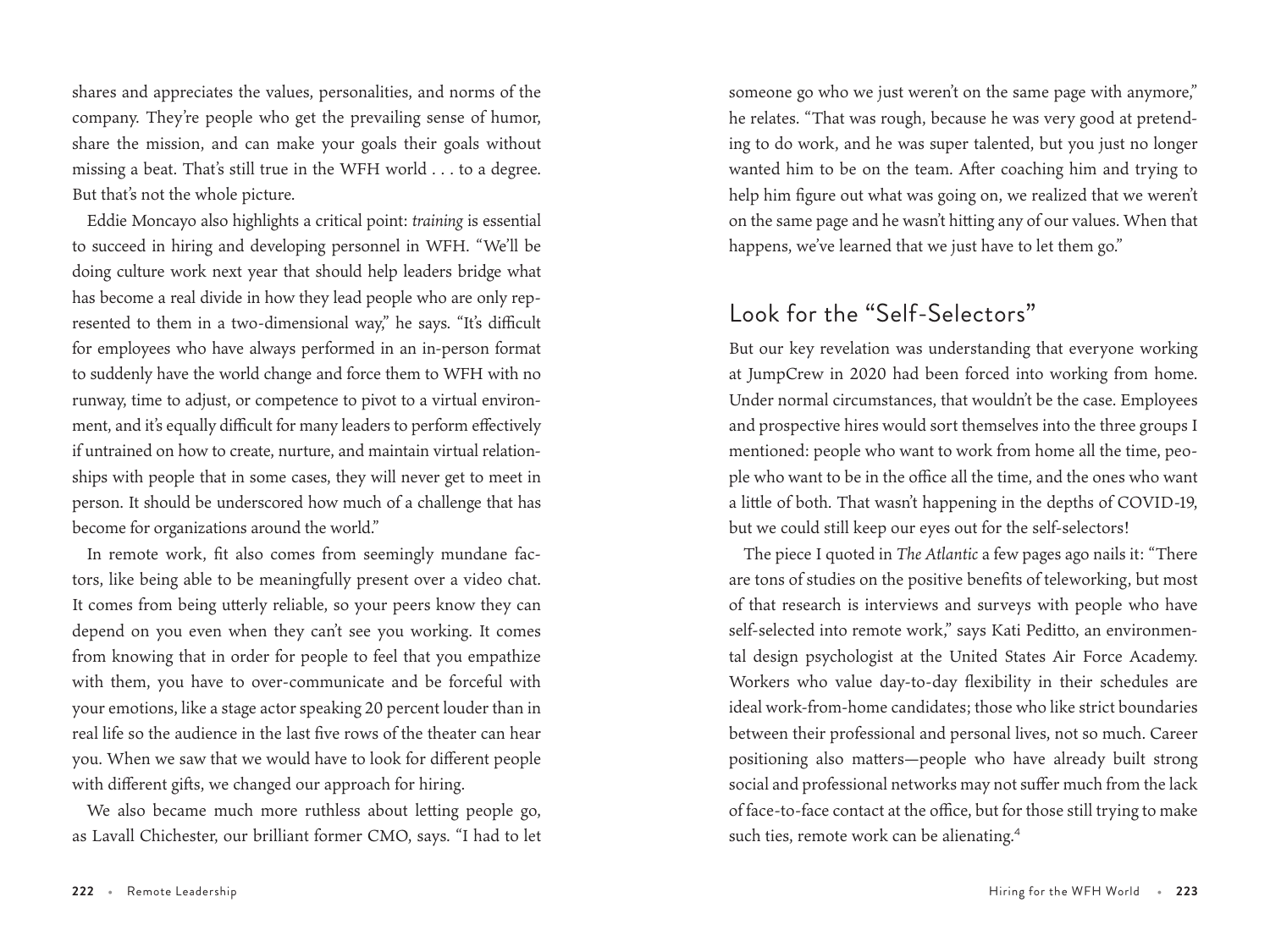In other words, we didn't have to hire people who we could teach to gel in our connected, hyper-reflective, heart-on-the-sleeve WFH culture. We just had to watch for recruits who were already wired to thrive in that environment. Joel Gascoigne and the team at Buffer have found that people with these traits often come from freelance, contracting, or startup backgrounds. They tend to be independent thinkers, flexible, and accustomed to working in nontraditional settings. However, this has not been my experience. Freelancers and people with lots of startups on their CVs want to do things their way and are thus less likely to commit to our way and culture. That's fine, but those aren't the folks most likely to succeed in a connected, "we're all in this together" type of culture.

Task automation software company Zapier has some ideas<sup>5</sup> I agree with about the qualities we should be looking for in a potential A-level remote employee:

An action orientation. Self-starters who will take the initiative and get work done without waiting to be asked.

The ability to prioritize. Someone who knows how to allocate their time and where and when to spend it depending on the goal.

Proficient writing. This one is smart. In WFH, a lot of communication will take place in writing—Slack channels, instant messages, text chats during videoconferences. New hires should have strong "lexical empathy." In other words, they should know how to email and text without being jerks.

Support system. The person you hire should interact with human beings other than the fine folks on the other end of the video chat.

Technical savvy. You'd think this would be obvious, but not everyone can manage their Wi-Fi connection or knows how to use Zoom.

That, however, is the tip of the iceberg if you're looking to build a WFH organization around reflective leadership, coaching, and peer learning. You need a more precise portfolio of traits to find real fit. This is a very new area, so we're learning as we go, but these are some of the other areas we've watched closely in our recruiting:

Psychological Factors. Introverts and extroverts process remote work quite differently and not always as you would expect. Introverts, who can find the constant banter and pressure to socialize mentally exhausting, often thrive in WFH because they can bottleneck the stream of communication until it's just the right size for their comfort. True, you want people who will step out of their comfort zone, but that doesn't happen right away. Over time, introverts can become more extroverted.

Extroverts, as we've discussed in our talk about salespeople, typically have more trouble working from home. There's no energy source for them to feed on. Still, people are not profiles. Consider these traits to be at the top of your list:

- Organized
- Focused
- Self-disciplined
- Reliable
- Adaptable
- Strong communicator
- Good listener
- Self-aware
- Humble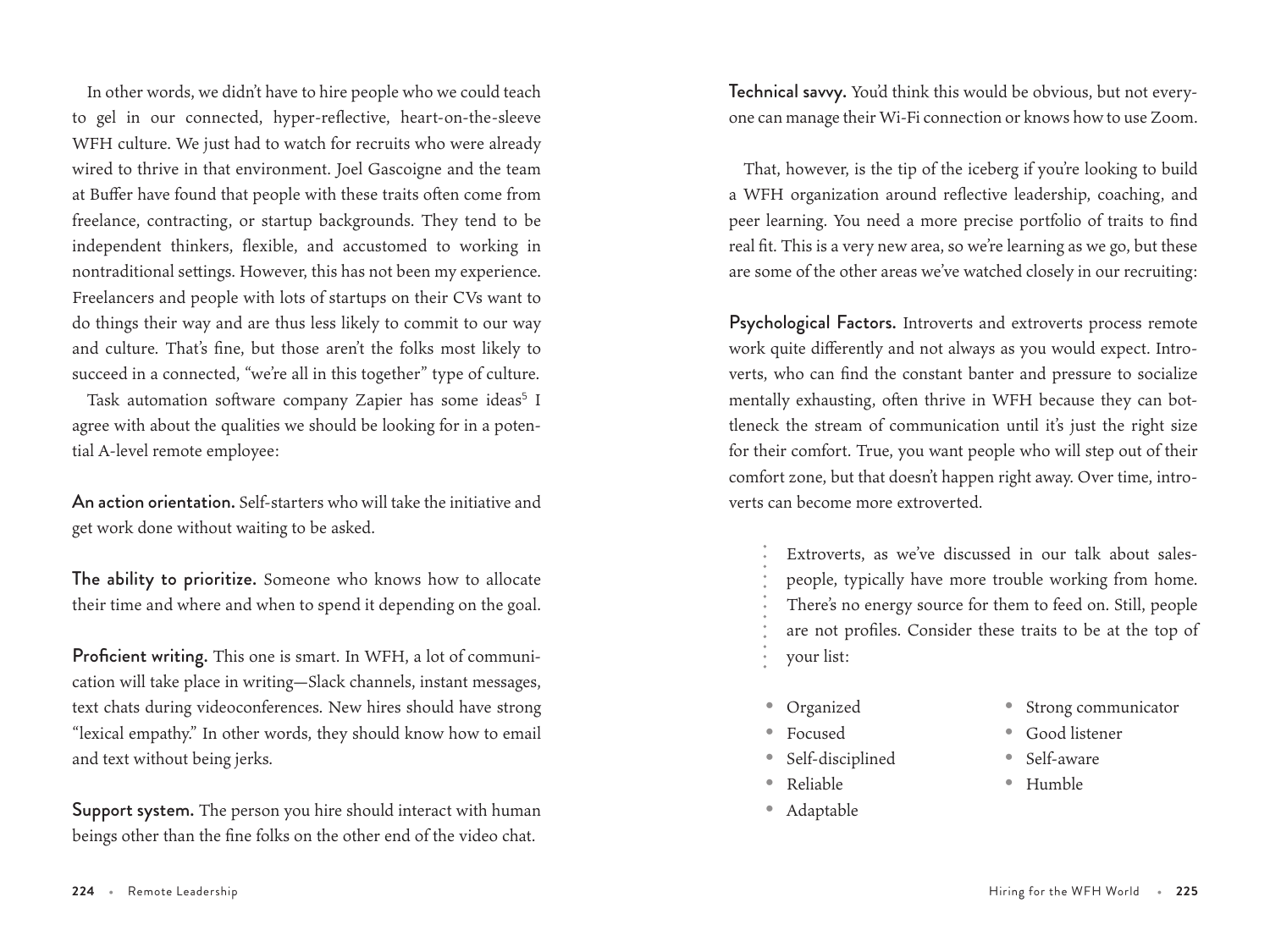Experience. Values, communication and collaboration skill, emotional intelligence, drive, the ability to build relationships…in most cases, they matter more than specific job experience in the WFH world. You're hiring people, not resumes. At JumpCrew, we were hiring personal trainers, musicians, waitresses, even a Domino's delivery guy. Some knew little about sales, but they had the character, and they had the hunger to achieve.

Home Environment. This should be obvious. Your recruits should have a physical space conducive not only to work but to a professional appearance and performance. It should be an office, not one corner of a loud kitchen filled with kids and barking dogs. I realize that's not always possible because of where people live or economic factors, so if you really want someone on your team who doesn't have a presentable space, consider renting them an office at a local co-working space . . . or not hiring them.

The Three Pillars. They are central to the extraordinary success we've enjoyed, so why not look for people who have an affinity for these methods? Even if you don't fully adopt my philosophy, any company will benefit from hiring people who are reflective, can coach others, and are open to learning from and teaching colleagues.

Your job as the leader is to try and connect with people in interviews, during onboarding, and after onboarding. That's how you'll start to see if someone is a true fit for your culture and your WFH strategy. If they are, you're home free. If they're not, you have a decision to make. Can you accept where they are today and coach and train them to be more in alignment with your culture down the road? Or should you save your breath and ask them to move on?

Again, the answer is "It depends." Is the new hire productive enough to warrant investment? Are they open-minded and receptive to the idea that the way they approach work could be counterproductive and interfering with their ability to succeed? If you find someone to be eminently coachable, invest the time. However, most new hires can't be coached into fitting into a Three Pillars culture if they aren't ready when they start. That's simply not who they are, and you do them and your organization a favor in letting them go sooner rather than later.

#### Practical Challenges in Hiring for WFH

Have you tried onboarding new hires via Google Meet during a pandemic? It's strange. But at JumpCrew we've tried to turn the strangeness of the distanced environment to our advantage. Peers often handle onboarding of new employees in keeping with the basic principles of peer learning. These sessions are set up like Circles and are intentionally personal, friendly, and open to anyone questioning anything. They're completely in line with JumpCrew's values.

Onboarding is one of many practical considerations WFH organizations must account for when recruiting from a WFH labor pool. Interviews are another. In neither case will you meet in person with your prospective employees, so it's vital to be prepared with a warm-up process (to evaluate the person's ability to connect) and some good follow-up questions. When I'm interviewing someone without them being present in the room, an entire channel of data about them is closed to me: body language, posture, attire, nervous tics, eye contact, and so on. So I have to ask more direct questions about values and character. What does this person care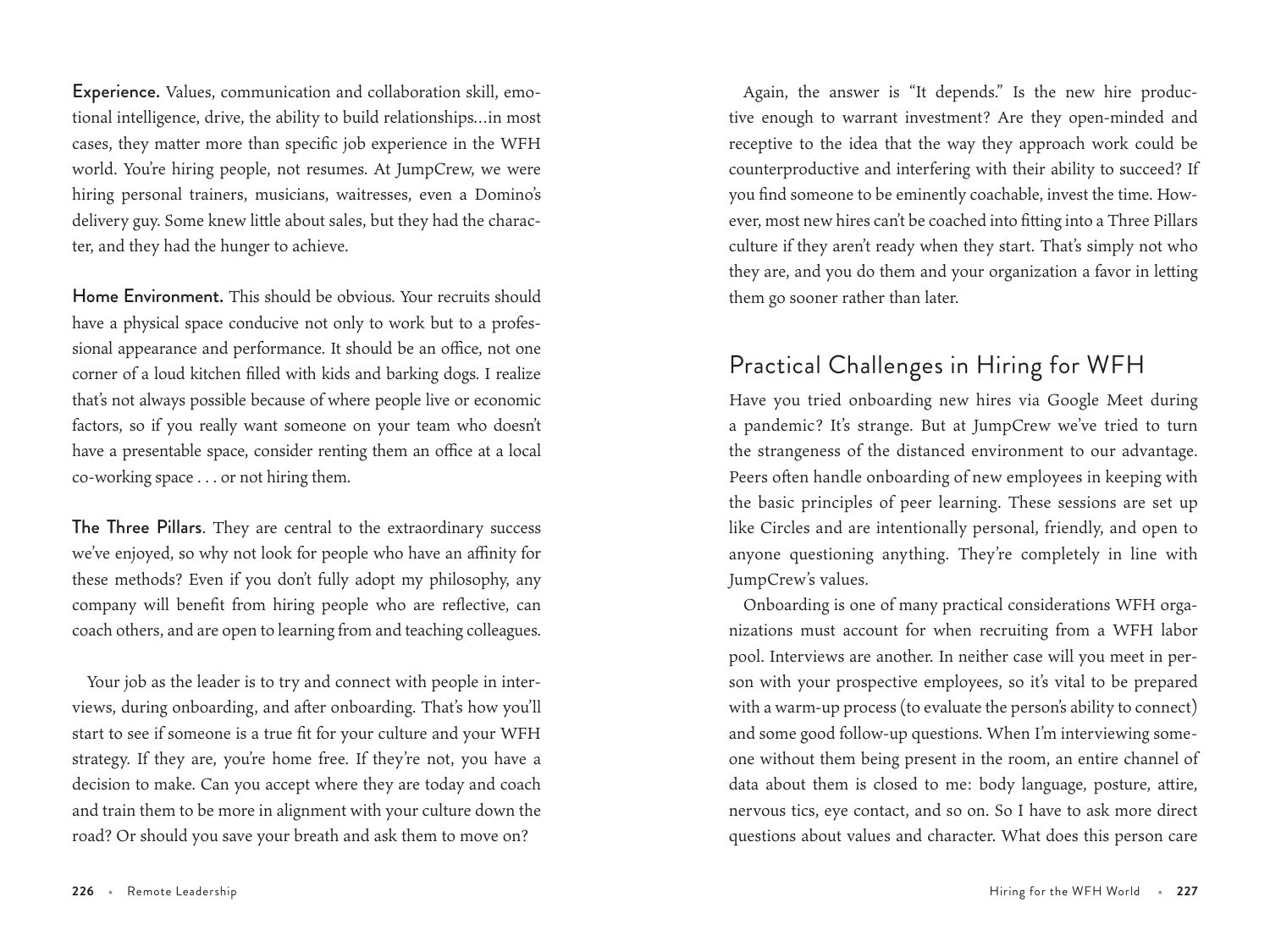about? What do they stand for? How do they problem solve? What makes them uncomfortable?

As for answers, I'm looking for trustworthiness above all in a WFH employee. This person will be representing me without anyone else present to keep an eye on them. Are you confident that they will represent you well? Beyond that, I expect JumpCrew candidates to level with me about their opinions and their weaknesses. Be direct, be brave, be clear. WFH demands employees who can speak honestly, mean what they say, and meet high standards for candor and kindness.

WFH is also a unique environment for misunderstandings. Working via video conference creates all sorts of possible scenarios that keep corporate lawyers up at night, from sexual harassment claims because someone told a bad joke to the horror of someone inadvertently coming into the room in a state of undress (just Google now-former *New Yorker* writer Jeffrey Toobin). Success often depends on a group's ability to self-police acceptable behavior. WFH requires a whole new set of HR and legal strategies that are still being formulated. In the meantime, be patient, understanding, and have a sense of humor.

Terminating people takes on a new dimension in WFH too. The needs to the business may change and necessitate change or the individual's skills or performance may not evolve with the changing needs in the business or the individual may not reflect the character and values that it takes to succeed in your community. It's important to cut people loose before they impair your ability to succeed or your culture, like a baseball manager who has the unique instinct to take the ball from his tired pitcher's hand *before* the pitcher can give up the grand slam, not after. For example, while I was writing this book, we parted with a number of executives as part of a restructure. Some exited based on performance; others left because we eliminated their positions. We were direct and clear about our reasons, all the executives received similar levels of communication, and we expected the results would be an amicable with all of them. We've had a lot of success with this type of "parting of the ways" in the past, which is why we have some executives on their second stint with JumpCrew.

It's critical to set expectations early on, especially if your culture is as demanding as ours. We insist on high performance, even from home. We're upfront about what recruits should expect and what we expect of them, so when a termination does occur, it should not be and is rarely a surprise.

 However, we're not perfect. In the situation above, one well-liked executive hadn't heard the communications the same way the others did, and his termination came as a shock. The executive ended up angry, breached employment covenants, and jeopardized relationships. Needless to say, the risk of such misunderstandings rises in a WFH organization. To avoid potential disasters, I recommend a multipart WFH termination process:

- **1.** Decide what your criteria are for A, B, and C players in your WFH organization. They might be all about performance and KPIs, or they might be about the ability to adapt to working remotely. Just know what sets off alarm bells.
- **2.** Once the bells go off, decide quickly if the patient can be saved. Is she coachable? Can she admit mistakes and grow, or is she set in her thinking?
- **3.** If the employee can't get to or get back to a measurably positive ROI in a reasonable time frame, then have an honest, empathetic and clear conversation and move on.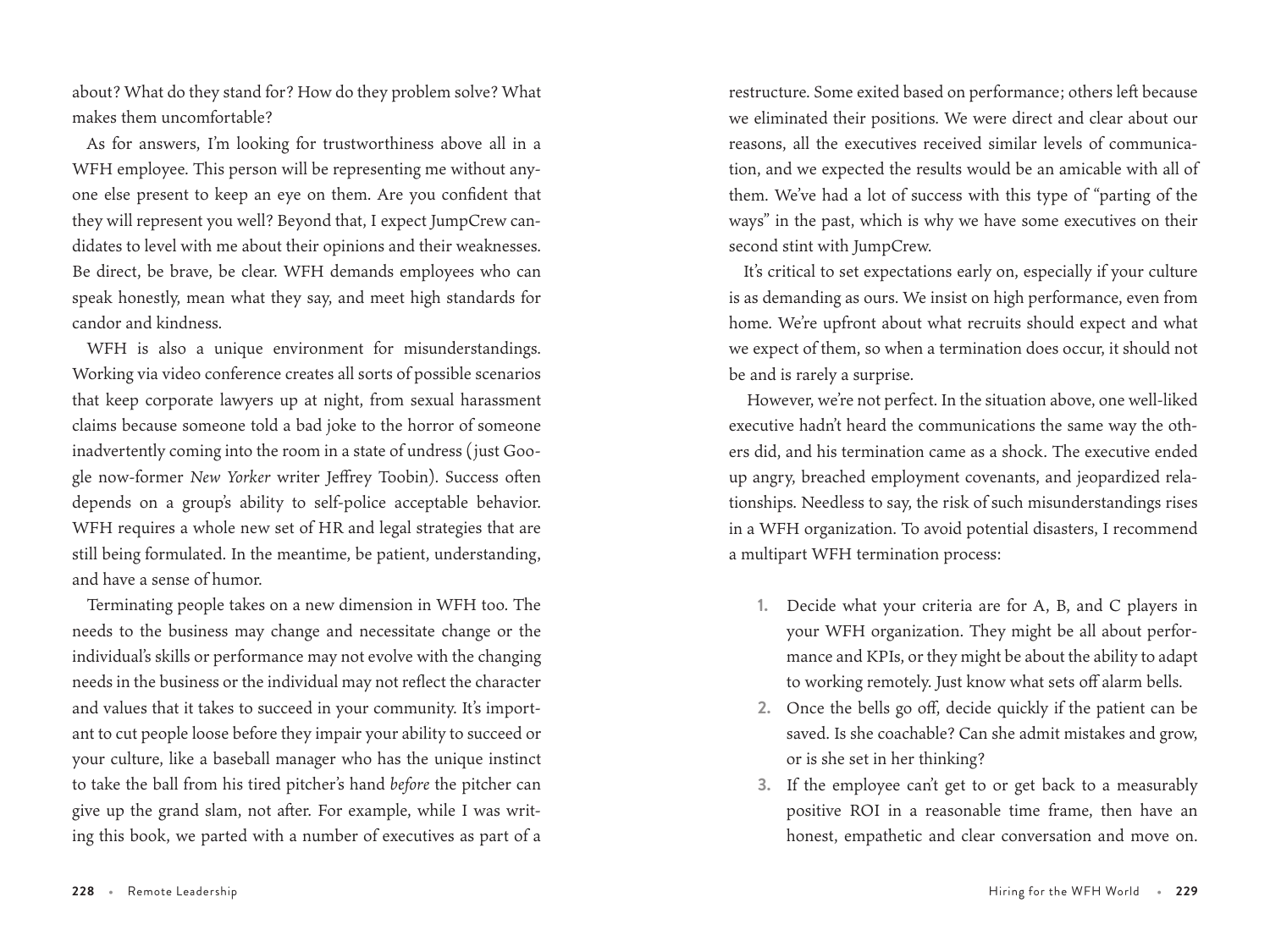Circumstances are always changing, and what may have worked in the past may not in the new reality you are managing. Be clear and be decisive.

Finally, there's the issue of burnout. In September of 2020, *Forbes* reported that 69 percent of WFH workers reported experiencing burnout symptoms.<sup>6</sup> We've talked about some of the likely reasons for this: the feeling that the workday never ends because you're always in the same space, the pressure to perform on Zoom calls, the lack of a social outlet for anxiety or frustration, or just longer hours.

Our kind of organization, by its nature, pushes individuals into a zone of discomfort and frequently a bit beyond. This is even more true in WFH. As the leader, it falls to you to keep your finger on the pulse of your people's work-life balance and to help them achieve it in a way that works for everyone. But this goes beyond the leader. The entire tribe should be encouraged to engage in a healthy selfcare regimen, including self-reflection but also eating a healthy diet, exercising, and getting enough sleep. This is one way the community of peers can and should look out for each other.

#### The Benefits of Hiring for WFH

Of course, things aren't all bleak when it comes to hiring in a WFH world. There are many upsides that we experienced at JumpCrew. The most obvious would be that if people can work from home, your recruiting pool jumps from nearby cities to distant states or, perhaps, the entire planet.

WFH can also be good for retention. Obviously, you're more likely to keep good employees if you hire people who are psychologically and emotionally suited for WFH. Plus, people who might otherwise leave because of work-life balance issues or the need to care for small children can be compelled to stay if offered a good remote work situation. But WFH in and of itself isn't a solution. You have to be proactive about building connections between your new hires and the community, and do it early. According to the O.C. Tanner Institute's *2021 Global Culture Report*, 20 percent of turnover happens in the first forty-five days of employment.<sup>7</sup> Strong onboarding and paying close attention to any early issues that show up can prevent good people from jumping ship.

Is it possible to build a completely WFH organization with a deep, authentic culture without starting with an organization where workers are face-to-face in an office? It is, but it's difficult. You have to hire with tremendous care, calibrate your culture and the personalities of your recruits with extraordinary precision, operate with a scalpel, and move with great speed. You must apply resources, effort, and relentless repetition to building culture, building community, and building relationships. This will be easier for small organizations, but it's also more complicated if you're in rapid growth mode, as culture becomes both more watered down and more complex the larger your company gets.

The best solution will probably turn out to be the hybrid model, starting with a blend of in-person and WFH personnel (when you're not dealing with a global pandemic, of course). Create an atmosphere where face-to-face work occurs and where remote workers can come in whenever they like to bond with their colleagues and collaborate on projects—or just when they get bored. That's the best of all possible worlds: your WFH employees maintain their independence but have the option to get face time when they need it, you still lower your overhead, and everyone benefits